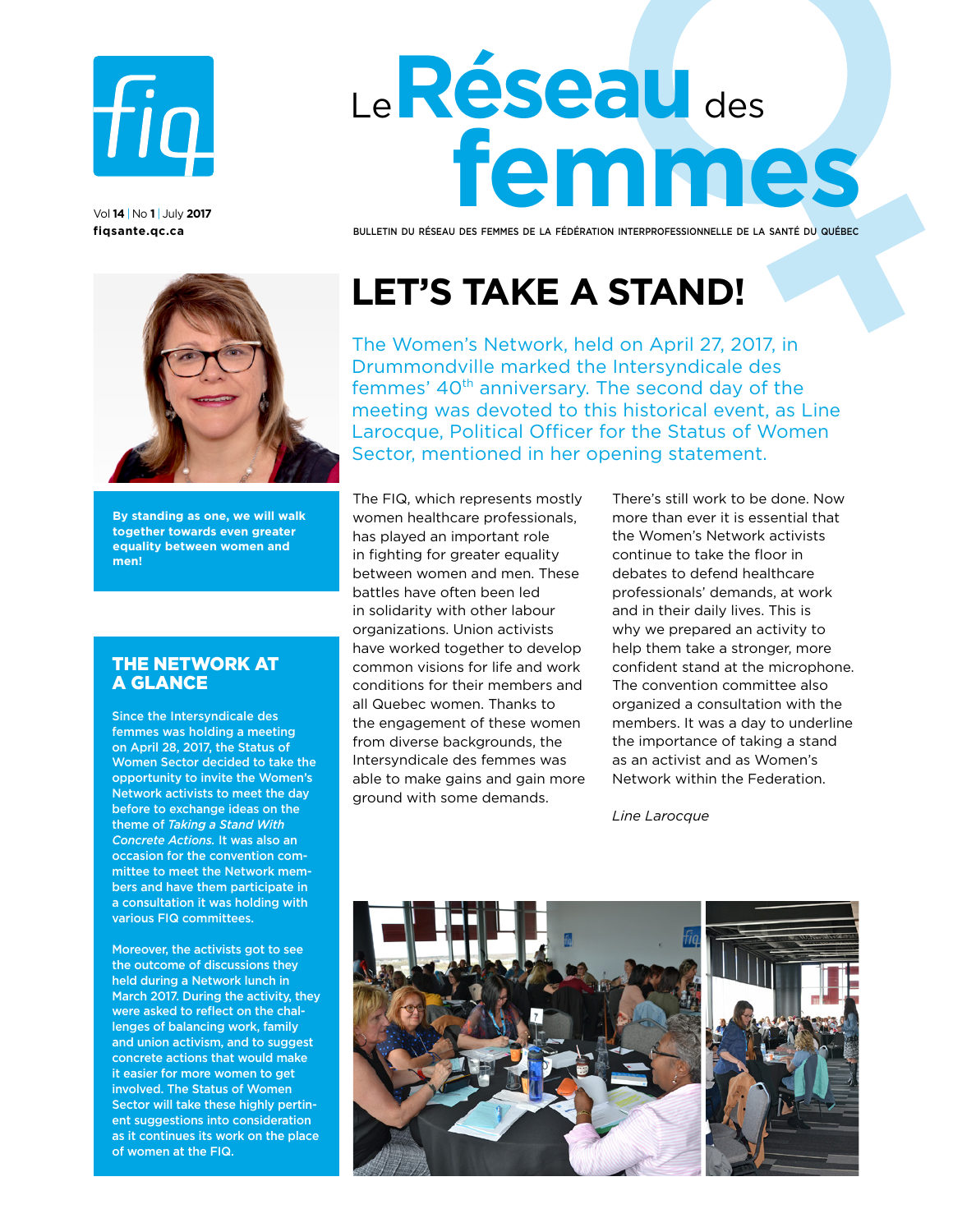

At the microphone:

1. Kathleen Bertrand, CIUSSS du Nord-de-l'Île-de-Montréal

2. Isabelle Trépanier, CHU de Québec

# **Workshop**

**There's nothing better than a practical activity to help the activists take the floor and stand strong as members of the Women's Network. Members were asked to build their own arguments based on three fictional scenarios and then voice them at the microphone as if they were at a real meeting. The goal of the exercise was to convince the delegation how important it is to address gender equality in cases where it's necessary.** 

*Taking a Stand* **With Concrete Actions**

Last April, the Intersyndicale des femmes<sup>1</sup> celebrated 40 years of *solidarity and fighting for equality.* Members of women networks from every organization were invited to participate in this historical event. After an overview of the main struggles, since 1977, to improve the personal and professional lives of women, the members were asked to reflect on a gender-based analysis.

The members of the FIQ's Women's Network met the day before to discuss how important it is to *take a stand* as activists *in the name of equality.*

# **A quick look at the context**

Following a brief presentation on a few of the current context's components, the Women's Network activists were prompted to mobilize. Times are tough for women's rights. There are obstacles and steps backwards. Neoliberal globalization continues to wreak havoc by encouraging increasing social inequality, especially when it comes to privatizing and decreasing public services. When governments cut back on public services, women pay the highest price: budget cuts and austerity measures make their economic situation even more precarious.

In addition to further impoverishment, violence increases, in part due to the multiplication of right-wing and masculinist groups. These groups are partly to blame for increasingly overt sexist commentary since Trump was elected president. It's as though the president's openly hostile attitude towards women opened the door to an outpouring of contemptuous and degrading comments, especially on social media.

With an increase in poverty and violence, we need to mobilize. We're seeing it all over the planet wherever women are starting to come together to denounce unacceptable situations, for example in Poland over the issue of abortion, in Argentina over the issue of violence against women, etc.

So, where do the FIQ activists come in? Considering the current context, it would be good for them to mobilize as well. There are several ways to go about it. At the network meeting, we suggested one type of mobilization: *Take a stand* in debates about equality and *take a stand* as a Women's Network to gain greater influence within the organization. In other words, we would like them to be ready to speak to the importance of inequality issues during the many debates that are sure to come up in the current political climate—at the convention, federal councils or within various committees.

The Intersyndicale des femmes is composed of the following labour organizations: APTS, CSD, CSQ, FAE, FIQ, SFPQ, SPGQ. The FIQ has been a member since 1988.